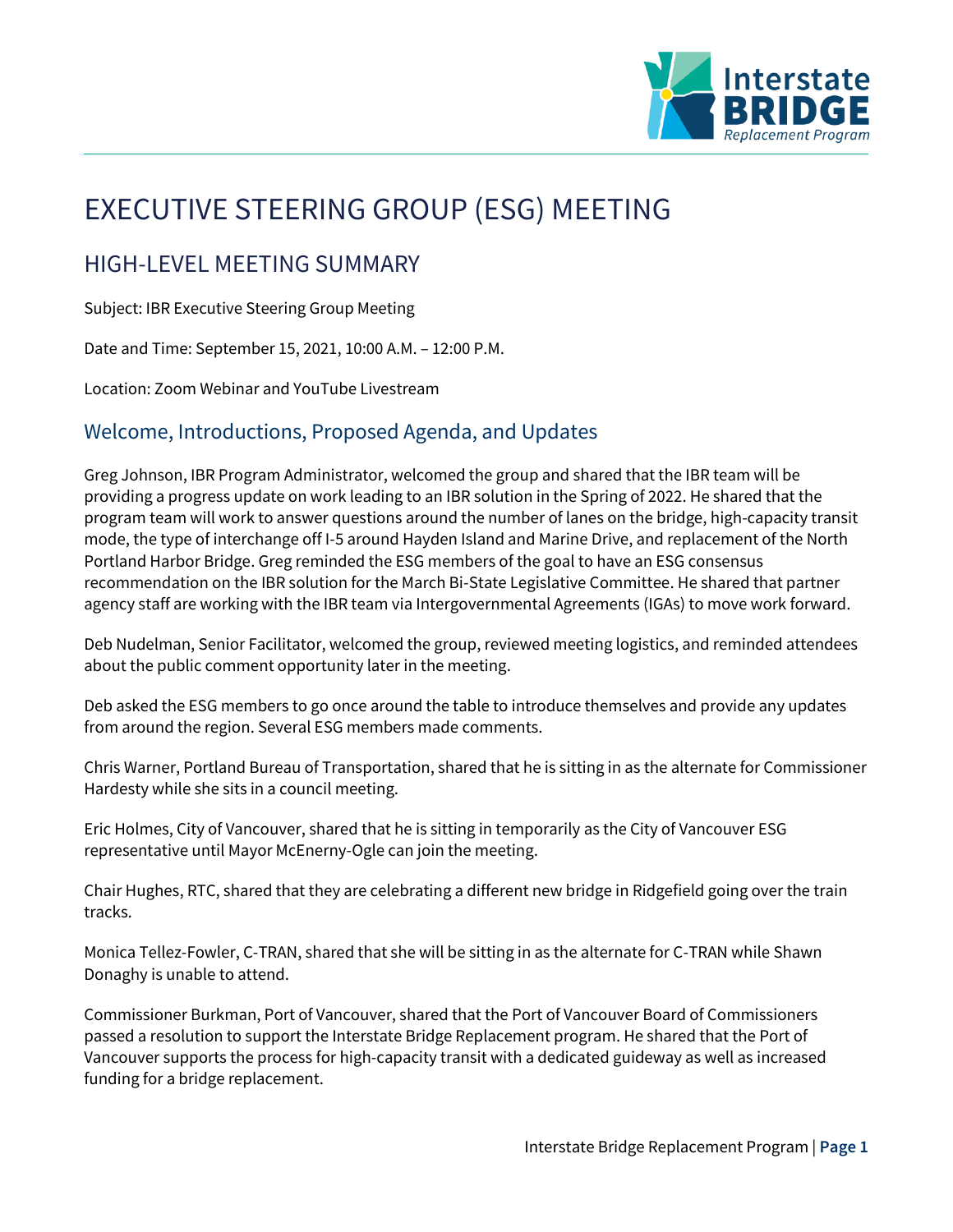

Lynn Valenter, CAG Co-Chair, shared that the CAG Co-Chairs have been doing one on one interviews with the CAG members to gain individual input on the IBR process.

Deb Nudelman reviewed the proposed agenda topics and shared the meeting ground rules.

## Information: Re-Confirming Bridge Replacement as the Corridor Solution

Ray Mabey, IBR Program Assistant Administrator, shared that in recent months the program has heard requests to consider previously studied alternatives as potential solutions to the Interstate Bridge corridor from individuals and stakeholders. He listed the following previously studied alternatives: Third Bridge or Supplemental Bridge, High-Speed Rail, Common Sense Alternative II, and Immersed Tube Tunnel. Ray announced that the program team has reviewed and analyzed these potential solutions and summarized the information in a series of memos located on the IBR website [\(www.interstatebridge.org/library](http://www.interstatebridge.org/library) under "Environmental Documents").

Ray reminded the ESG members that the IBR team had discussed the four NEPA pathways during the May ESG meeting and that the group indicated strong support for the program to use prior work and strive towards a Supplemental Environmental Impact Statement (SEIS). To accomplish this, he shared that any solution that is selected will need to address all six of the "Needs" identified in the previous work: growing travel demand and congestion, impaired freight movement, limited public transportation operation, connectivity and reliability, safety and vulnerability to incidents, substandard bicycle and pedestrian facilities, and seismic vulnerability of the I-5 bridge.

Ray proceeded to shared how each of the four proposed solutions do not adequately address each of the needs statements.

The Third Bridge solution would make transit, bike, and pedestrian access out of direction for the I-5 corridor, would not address safety and congestion in the I-5 corridor, would not address seismic vulnerability for the Interstate Bridge, and this solution would not remove bridge lifts at the Interstate Bridge which cause additional safety issues.

The High-Speed Rail (HSR) solution is designed for long-distance travel and could not achieve high speeds between Portland and Vancouver. HSR is not anticipated to sufficiently reduce congestion in the I-5 corridor, safety deficiencies would remain for the I-5 corridor and Interstate Bridge, and it would not address transit, bike, and pedestrian needs in the I-5 corridor and on the Interstate Bridge. Seismic vulnerability would remain an issue for the Interstate Bridge.

The "Common Sense Alternative II" solution would not address safety and congestion in the I-5 corridor. Transit, bikes, pedestrians, and local traffic would remain on the existing bridge, bridge lifts would continue at the Interstate Bridge, and seismic vulnerability would remain.

The Immersed Tube Tunnel Solution would bring safety concerns with locating vehicles, bikes, and pedestrians in a tunnel and would not be able to connect to Hayden Island and downtown Vancouver. It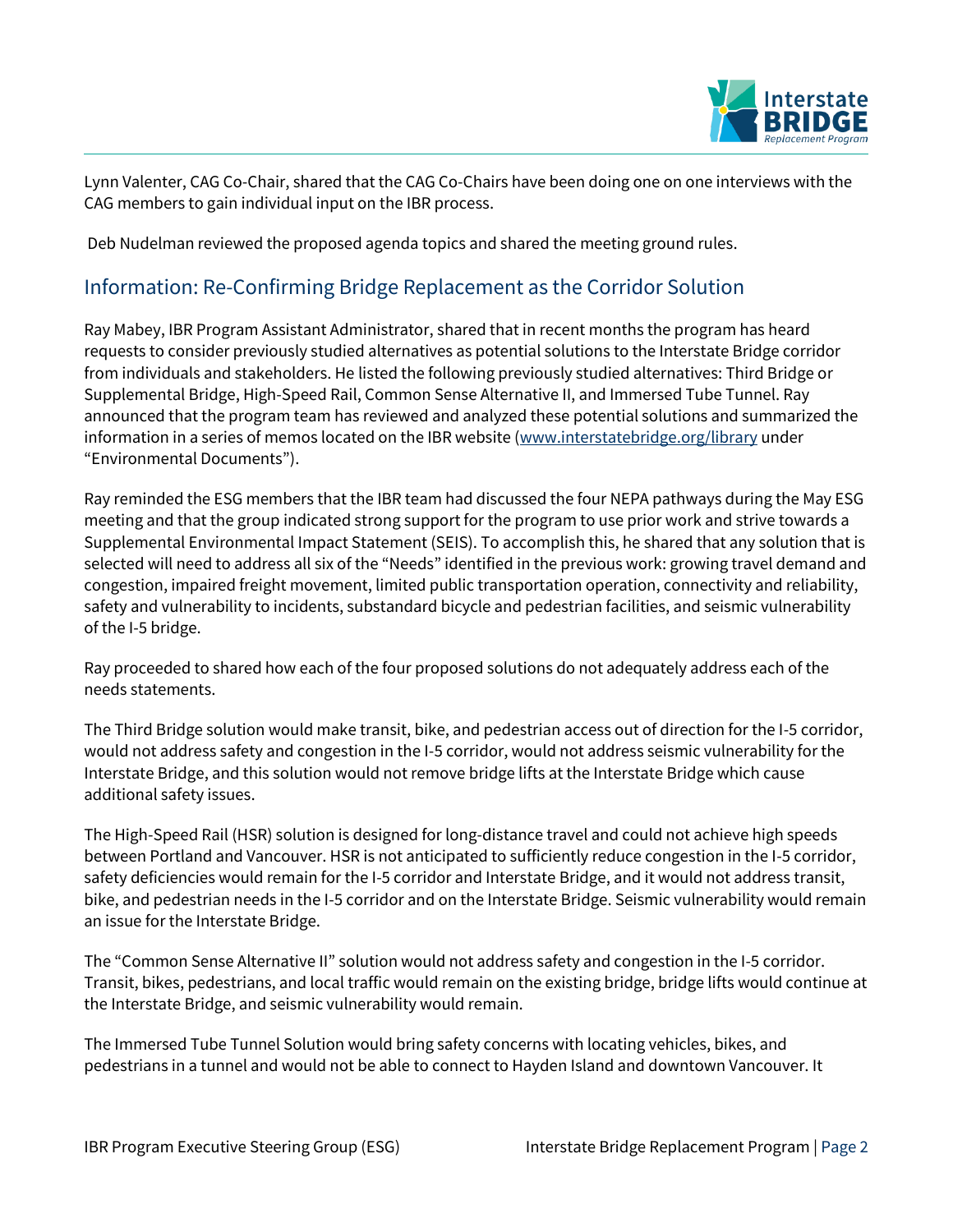

would be approximately twice as expensive as a replacement bridge and would mean additional impacts to natural and cultural resources.

Ray concluded by sharing that the analysis and screening conducted on these potential solutions during the previous project is still valid and noted that the dismissed alternatives do not meet the Purpose and Need for the IBR program and will not be given additional consideration. Ray noted that this conclusion does not prevent additional planning for future projects that may include work on high-speed rail or a third bridge.

Greg added that the four alternatives were not dismissed lightly and recognized the passion and effort on behalf of the people who have suggested them. He shared that the ideas are not a solution for the I-5 corridor, but that they are not dismissed from other regional conversations.

Deb opened the floor for discussion.

### **Discussion**

President Peterson thanked the project team for re-looking at the ideas that have come up. She shared her appreciation that a last look has been made to ensure that they still do not meet Purpose and Need even in today's conditions.

Deb reminded the audience that the cover memo as well as the individual memos are available on the website along with the meeting slides. Deb added that all public comments for the ESG meetings are shared with the ESG members prior to the meeting and posted to the IBR website.

## Information and Feedback: Progress on Technical Work toward an IBR Solution

Greg shared that there will be a lot more opportunities for engagement and that there are a lot of details that are not yet ready for discussion. He shared that the program will provide an update on the multimodal commuter, active transportation, Hayden Island, and Downtown Vancouver working groups. He reminded the ESG members that the program is looking to establish the core essential pillars of the program.

John Willis, IBR Assistant Project Manager, shared a short-term work plan and walked through the technical deliverables and ESG Agreement in Principle (AIP) touchpoints towards developing an IBR solution in the Spring of 2022.

Chris Regan, IBR Environmental Manager, shared an initial framing of the conversation, noting that the most important thing to recognize is that previous work frames the conversation around an IBR solution. He shared that the Purpose and Need, Vision and Values, Climate Framework, Equity Framework, CAG Community Values and Priorities, agency partner engagement and input, technical experts, and community engagement will all feed into the IBR solution through the Program Desired Outcomes, Program-Level Performance Measures, and Design Option Screening Criteria.

Chris informed the ESG members that the current work of the program is focused on developing design options to respond to changes as well as Screening Criteria to advance Desired Outcomes. He shared that the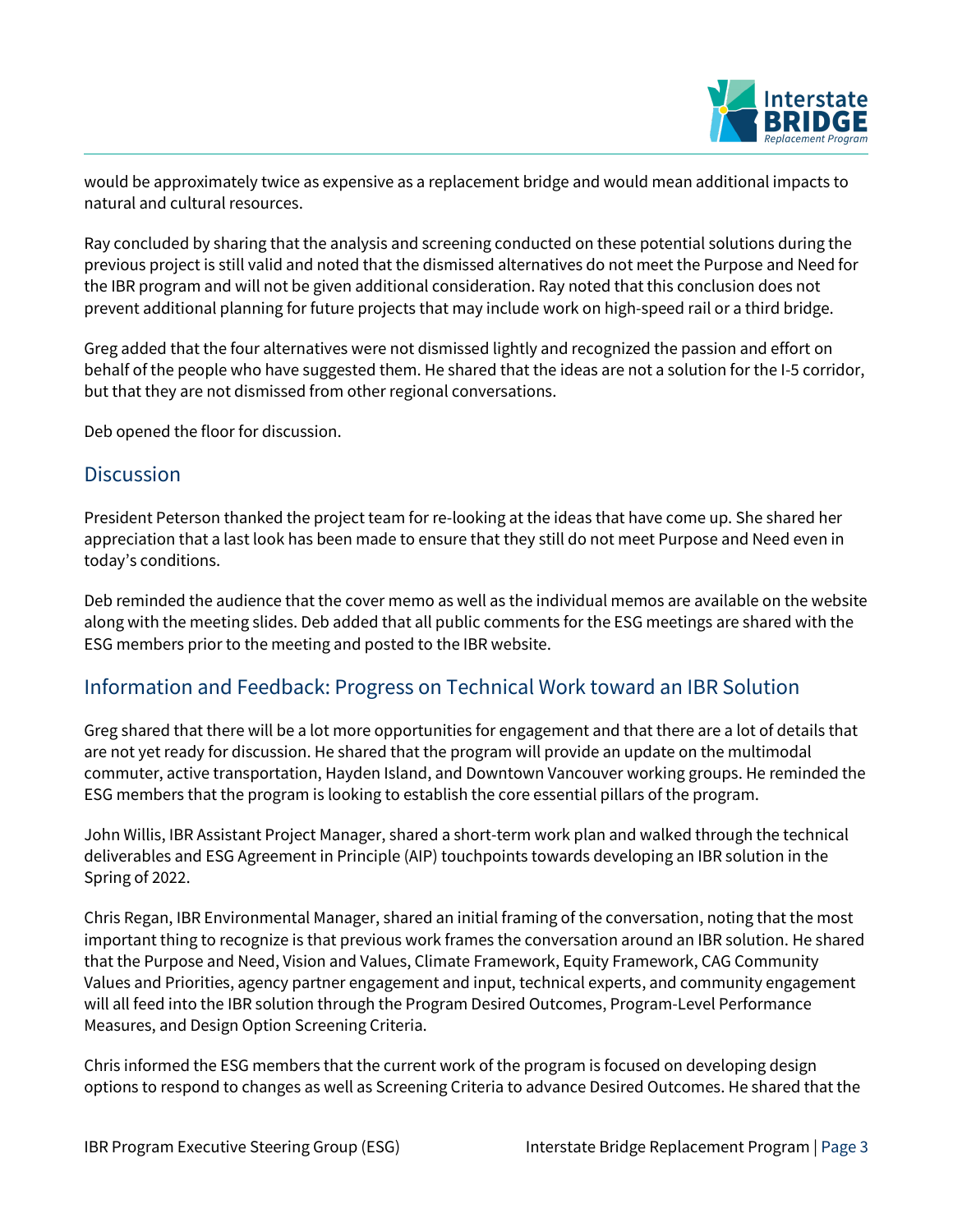

program is working with the partners, the CAG, and the ESG to coalesce around how the Desired Outcomes and Screening Criteria, housed in a screening matrix, will lead to an IBR solution. Chris shared that the program will continue to refine these pieces with the partners to bring back a screening matrix to the ESG at the October 21, 2021 meeting to seek alignment at a conceptual level and agreement in principle (AIP).

Chris then provided an overview of where the program will go next with Desired Outcomes and Screening Criteria, sharing that the IBR team will work with the program partners to establish a framework that maps Desired Outcomes to program-level performance measures and Design Option Screening Criteria. He shared that the program team will work with partners to translate aspirational outcomes into more specific metrics, refine the Design Option Screening Criteria based on the Desired Outcomes, and develop tailored screening matrices for each set of Design Options to differentiate performance, benefits, and impacts.

John shared an update on the progress made on developing preliminary IBR Design Options. He shared that during the spring and summer of 2021, the IBR team has been working with partners to understand the changes since the previous planning effort to identify possible design options to study and evaluate in response to changes. He shared that the summer of 2021 consisted of working collaboratively with partners to develop Desired Outcomes, proposed Screening Criteria and metrics, and a preliminary list of Design Options. John shared that the fall of 2021 will continue to be used to hold technical sessions with all the IBR partners to refine Design Options and develop and review data inputs and modeling results.

John shared that the partner agencies, advisory groups, and the community will be engaged as the program team develops Design Options. He shared that the program team is developing preliminary Design Options that are responsive to changes including river crossing and alignment, interchange improvements and roadway sections, the replacement of the North Portland Harbor Bridge, transit options, and active transportation improvements. John noted that the current design options are only "fat line" drawings used to help generate data and compare trade-offs.

John shared a spotlight on the progress made on transit. He shared the IBR transit objectives and emphasized that the transit solution will be a part of the overall multimodal design solution. He provided a look at how modeling will be used to evaluate trade-offs and performance for transit. John shared that the program will engage with CAG and EAG to get feedback on considerations such as transit access, connections, and priorities, as well as integrate transit options into the multimodal design options for screening.

John noted that the IBR technical team has been using the data provided by the IBR equity team to look at equity-focused transit measures. He shared that the program is also looking at climate-focused transit measures and noted that the IBR Climate Framework will be used for this work. John provided a look at the next steps in the IBR Design Options process, sharing that the team will be further developing the design options so they can be in service of the screening activities. He shared that the team will start by furthering Design Option definitions, generating additional data for analysis, and screening Design Options in November and December to evaluate performance. John then shared a final high level timeline depicting the path toward an IBR solution in Early 2022 [\[September 15 ESG Meeting Presentation](https://www.interstatebridge.org/media/5fkgfbkb/ibr-esg-presentation-9-15-21_remediated.pdf) – Slide 32]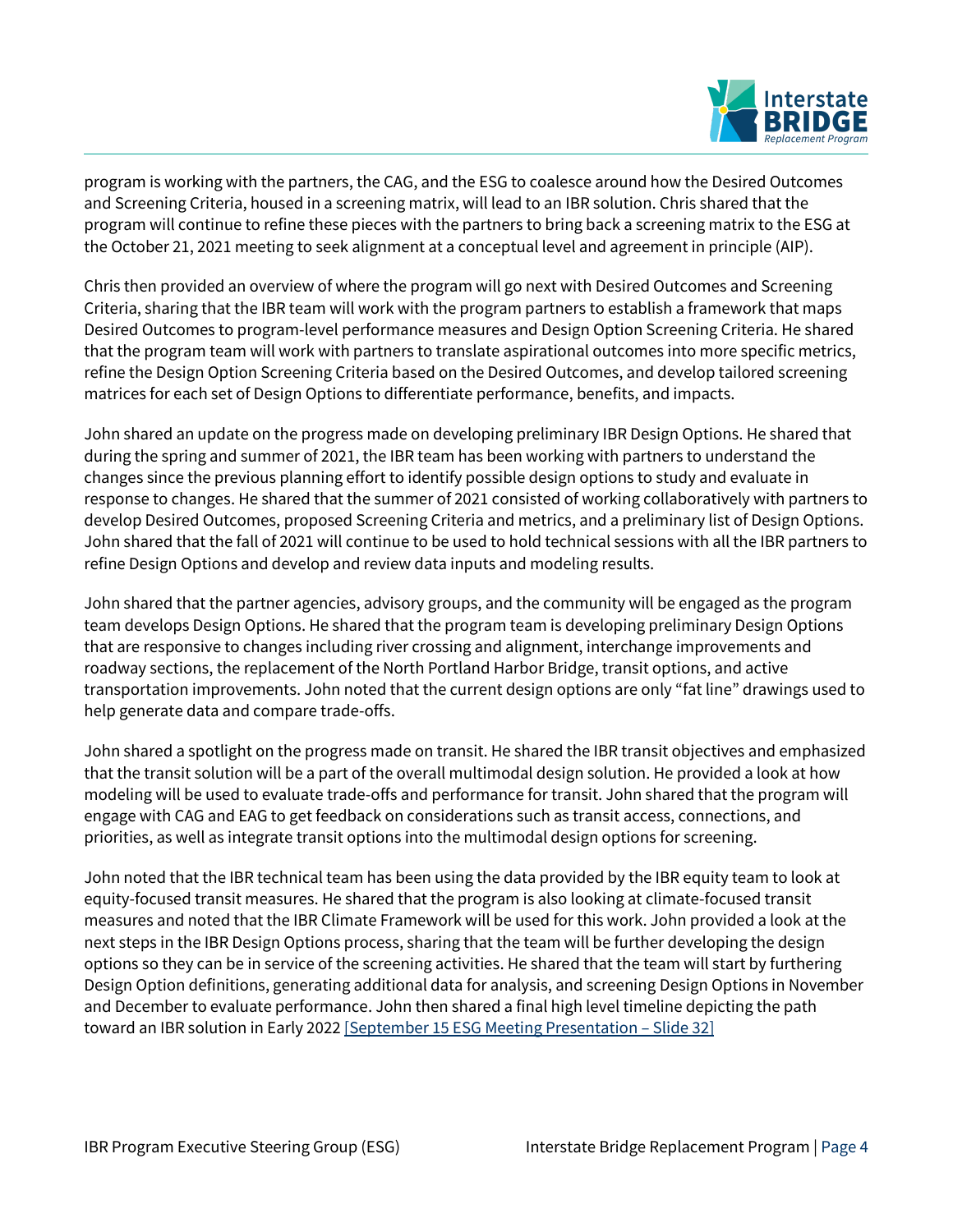

Greg shared that the program is seeking to be as transparent as possible throughout this process. He shared that the program's Intergovernmental Agreements (IGAs) with partners will help ensure staff are doing a deep dive with the IBR team.

Greg then opened it up to discussion, asking the ESG members what they are worrying about and how best to ensure that each partner has the time to engage with their boards, councils, and commissions, around process to get to an IBR solution.

## **Discussion**

President Peterson thanked Greg for agreeing to come to Metro Council to talk about the IBR program. She shared that there will be a good conversation as Metro Council puts together a resolution around outcomes. She thanked the IBR team for responding to Metro's request around Screening Criteria. She shared that while the team is working on design options and screening criteria in parallel before any options are presented she wants to make sure the ESG members have conversation on the screening criteria. She also shared that in options around Hayden Island, she wants to make sure that there is further analysis on a local bridge from Hayden Island to the Oregon side.

Greg shared a yes to both of President Peterson's points. He shared that the program will be using the iterative process to ensure that anything that is missed can be inserted back to make sure that Screening Criteria for a Design Option has been addressed. Greg shared that the program will be looking at all potential Design Options to make Hayden Island function and operate to fit the needs of the community.

Chris Warner, PBOT, shared that he wants to make sure that we get the Desired Outcomes well defined before jumping to Design Options. He requested that the program team continue to work with City of Portland staff. He noted the importance of making sure that the Desired Outcomes reflect the values of his City Council.

Greg said that the IBR program is focusing on making the partners comfortable with the process. He shared that the program team is focusing on getting the process right and being data driven to help remove bias from decisions.

Director Strickler thanked Greg and shared his alignment with Chris Warner and President Peterson. He shared that from ODOT's perspective it will be important to make sure that the community is driving decisions as opposed to individual agencies. He shared the particular importance of working with the Hayden Island community to build a solution that fits their needs. He requested that the program team explain what the next steps are after Spring 2022 and that it would be helpful to hear those steps to understand what process pieces the program has in front of them to get to a preferred solution.

Greg thanked Director Strickler for his comment. He responded that the program team is working on that broader timeline depicting the work plan after March. He informed the ESG members that they would see that timeline prior to being asked to take any next steps. Greg shared that this piece is critical because of the state and national infrastructure conversations in the legislatures. He shared that the program will need to be ready and understand when dollars are available. He shared that the program will explore labor and community benefits as part of the next steps.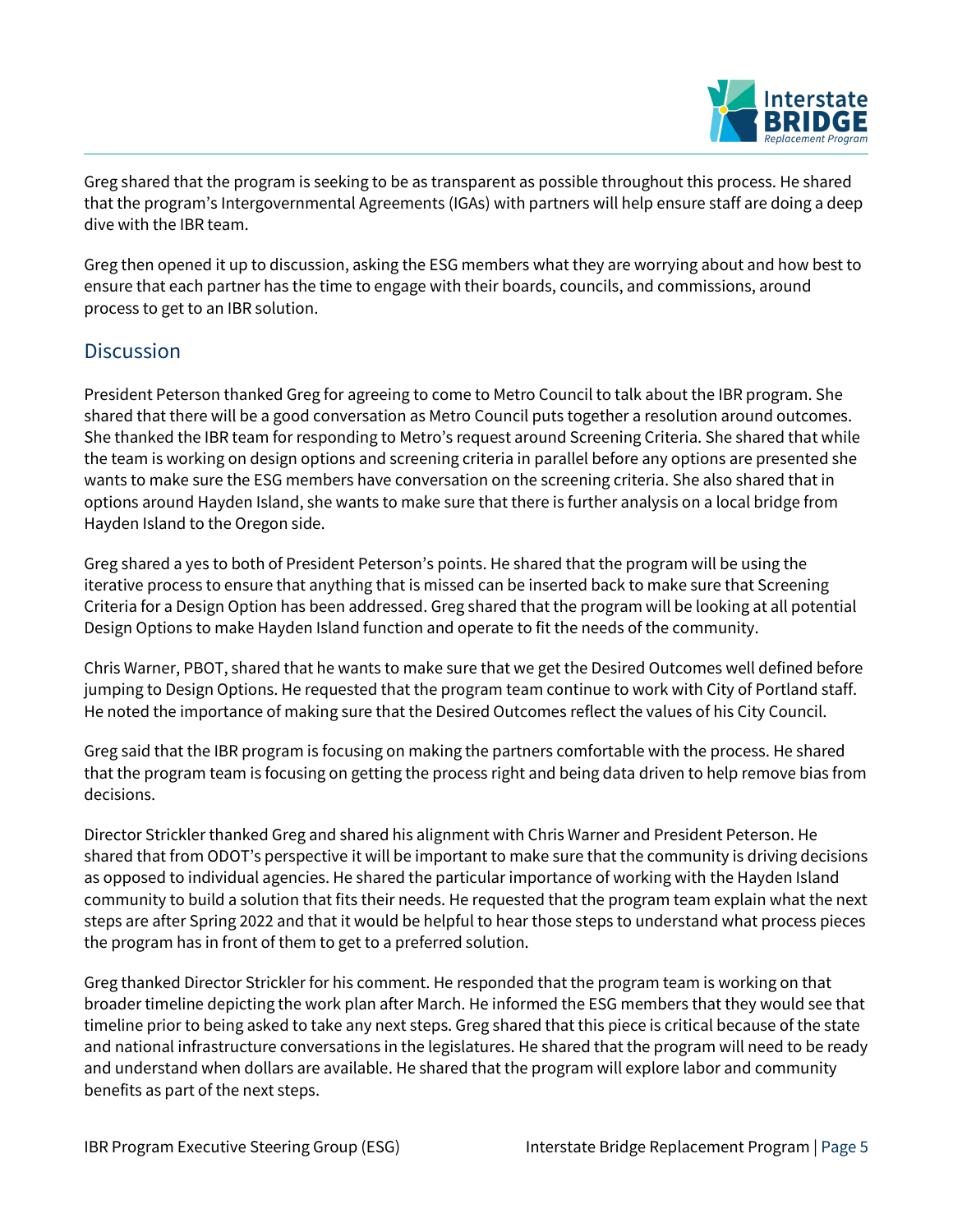

Deb asked the ESG members to go once around the table to respond to the following three questions.

- How is the proposed approach meeting regional partner interests?
- What suggestions or feedback do you have for improving the process, progress, and potential outcomes?
- Anything else you are wondering or worrying about?

Mayor McEnerny-Ogle thanked the program team and shared that the City of Vancouver sees their Desired Outcomes in the IBR analysis. She shared that the Vancouver City Council members are voting members on the MPO for RTC and C-TRAN. She shared the interest in making sure that all the information and decisions were included. She shared her concern around her council having enough time to lead up to conversations at RTC and C-TRAN. She shared that the "when" and the "how" are the pieces that she needs to see. She shared the need to begin discussing the transit mode, type and number of lanes, interchanges on both sides of the river, the North Portland Harbor Bridge, and tolling strategies and how revenues will be used. She shared that she will need to make sure that there are opportunities to discuss topics with staff as well as the councils for RTC and C-TRAN.

Greg thanked Mayor McEnerny-Ogle for her comment. He shared that the work the program is doing to get to the IBR solution is setting the stage to be able to provide those answers. He shared that tolling will be a tough discussion, and that first the program will have to decide what it is building before it talks about how to fund it. He shared that the pieces she mentioned will be reflected in the bigger IBR program schedule. Greg informed the ESG members that the program team is looking at the "what" and that tolling and community benefits are a part of the "how". He shared that the program team will be coming back to the partners with specifics on tolling, equity, and climate.

Mayor McEnerny-Ogle requested more clarity on the footprint of the program, and more design details. She noted her concern that there is not a lot of time to do the work between October and March.

Greg shared that the program will strive for an ESG Agreement in Principle (AIP) on the Screening Criteria at the October meeting. He informed the ESG members that November and December will be dedicated to the details of the screening process.

Mayor McEnerny-Ogle expressed the need to make decisions with the community and the importance of an information resource to point community members towards.

Greg added that the IBR program has heard a commitment from the Bi-State Legislative Committee to meet monthly. Greg noted that the committee members had asked for members of the ESG to help present at those meetings.

Chris Warner shared that the City of Portland is pleased with the IBR program team. He noted the need for a conversation on congestion pricing, sharing that the topic could impact the design of the bridge. Chris stressed the importance of centering climate and equity and shared the increased need to talk about climate after the summer.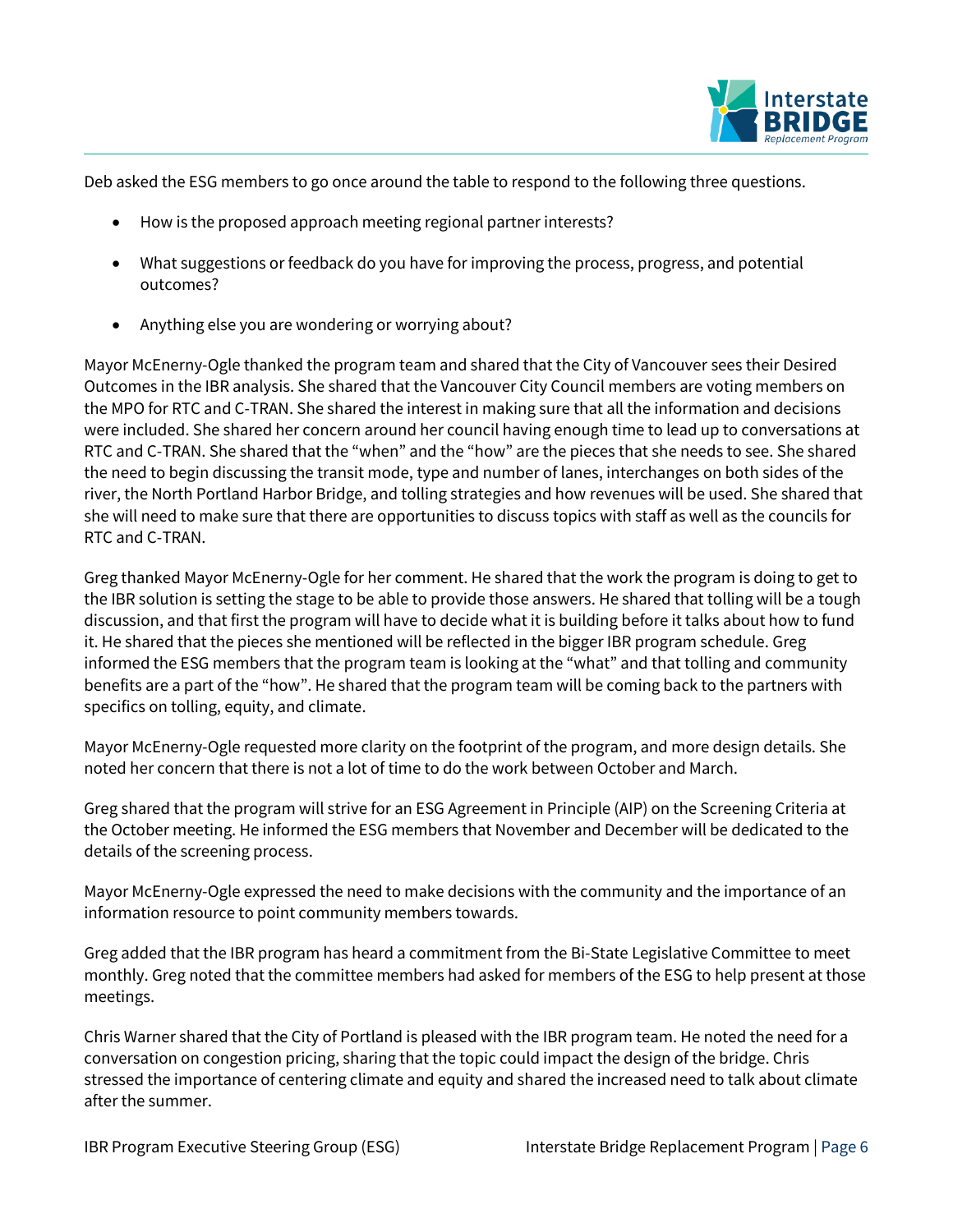

Greg thanked Chris for his comments and shared that the IBR program is aware of the congestion pricing work proposed by ODOT and that their work will be incorporated into IBR modelling going forward. Greg clarified that the IBR program considers tolling as the overall umbrella, with congestion pricing as one of the techniques under that umbrella. Greg shared that the program is continuing to center climate and equity and that the IBR program's Principal Climate and Equity Officers are working with partner agency staff. Greg added that the IBR program is looking at adding a climate group to be headed by IBR Principal Climate Officer, Sarah Ogier.

President Peterson thanked Chris Warner for bringing up this point. She informed Greg that tolling will be a major topic for Metro Council. She shared that congestion pricing is not a financial final step from the perspective of Metro, but rather an input into Transportation Demand Management (TDM) and greenhouse gas emission reduction. She shared that she will not be able to have her council make a decision on the bridge if the financials are decided later and the conversation around congestion pricing is held until then. She shared that congestion pricing and tolling need to be discussed prior to making a decision around the IBR solution.

Greg reiterated that the program is coordinating heavily with ODOT's UMO to understand where the agency is at on congestion pricing and that it will be an input into traffic modeling and a part of how the program gets to an IBR solution. He shared that the details of how tolling interfaces will be discussed at a later date, but that the concept and modeling will be taken into account before the program brings the partners the IBR solution.

President Peterson shared the need for coordination with the ODOT tolling project.

Mayor McEnerny-Ogle shared her agreement with President Peterson. She shared that for the City of Vancouver to agree to an LPA, there is a need to understand and come to agreement on tolling as we make decisions on modes and other pieces of the program. She shared that she does not think the topic can be left to the end and stressed the importance of bringing the topic to councils.

Director Strickler shared that these points have all been top of mind and are the impetus for creating the ODOT UMO. He shared the need to look at the interconnection between projects as opposed to individual timelines. He shared his agreement on the need to converge on timing for each of the UMO projects as well as the need to move a lot of pieces in parallel.

President Peterson shared the need for iterations of work. She informed the program team that her council will need to have conversations and shared that they will be looking at where we are in the process and determining what is still needed. She shared that her council will need to confirm that the IBR solution will help achieve the outcomes they have identified. She shared that her council will likely need more than one conversation around this.

Chair Hughes shared that the timing is critical for RTC. He shared that RTC hears questions on tolling, and the importance of the resources for information sharing on the IBR website.

Steve Witter shared that from a transit perspective, as the program looks at options, capital costs and operating costs are inputs into the viability of transit options. He shared his concern that the calendar is not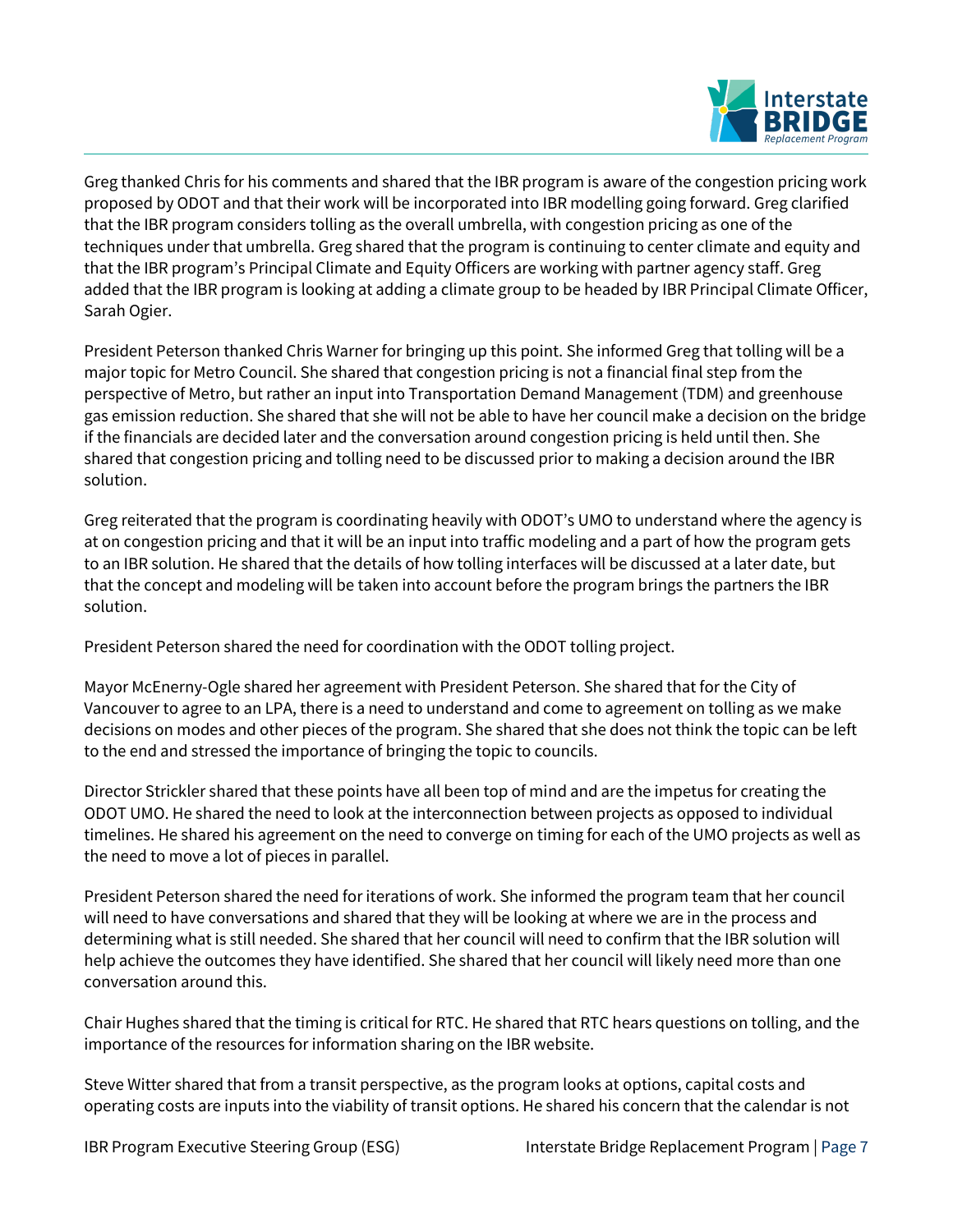

overlaid with the federal capital investment calendar at FTA. Steve shared that TriMet needs to see a bit more of the "how" that goes into the "what".

Greg shared that the program team does have the FTA process in mind. He shared that the program does not want to let that timeline limit the design options that are discussed.

Monica Tellez-Fowler shared that Mayor McEnerny-Ogle covered many of her concerns. She shared that the schedule has always been one of C-TRAN's concerns. She agreed with Steve's comments about the positive, robust conversations between the program team and the transit agencies.

Kristen Leonard shared her support for the process to date. She flagged that the ambitious timeline has the Port of Portland worried. She noted the need to make sure the team is nesting larger conversations with the federal government and states around funding and infrastructure. She shared that while the timeline is ambitious, she appreciates everyone getting the work done.

Greg thanked Kristen for her comments. He shared that there may be a need to hold additional special meetings out of necessity. He stressed the importance of syncing up with some of the bigger picture work going on. He shared that the program team has been requested to begin a freight conversation. Greg informed the ESG members that Ray Mabey, IBR Assistant Program Administrator, will be leading that discussion.

#### *Commissioner Hardesty joined the ESG meeting.*

Commissioner Burkman thanked Greg for his comment and reiterated the need to start freight conversations. He shared his appreciation for the program team's presentation on solutions that do not meet Purpose and Need. He shared that he is pleased with the IBR process and how partner feedback has been incorporated along the way. He shared that he has no major concerns at this time.

Lynn Valenter shared that the CAG is looking forward to digging into details of the bridge and understands that the group will be responding to a package. She shared that the CAG members would appreciate getting details piece by piece as much as possible.

Carley Francis shared that the strength of the project comes from unity in the region. She acknowledged the clear and direct feedback heard at the meeting today. She noted that there is a space moving forward where items will need to be discussed with a need to suspend disbelief. She thanked the ESG members for the comments and conversation.

Director Strickler reflected on the things the ESG has already agreed to. He thanked the project team for all the progress that has been made, specifically the decision to replace the bridge. He aligned himself with the need to center the community, equity, and climate. He shared his appreciation for the ESG members and the program team for continuing to have the hard conversations.

Greg thanked everyone for their thoughtful input. He shared that the program is doing important work and that he wants to get to a point where folks are supportive of the process and understand that it is transparent and data driven. He asked that the ESG members continue to bring up their thoughts and ideas.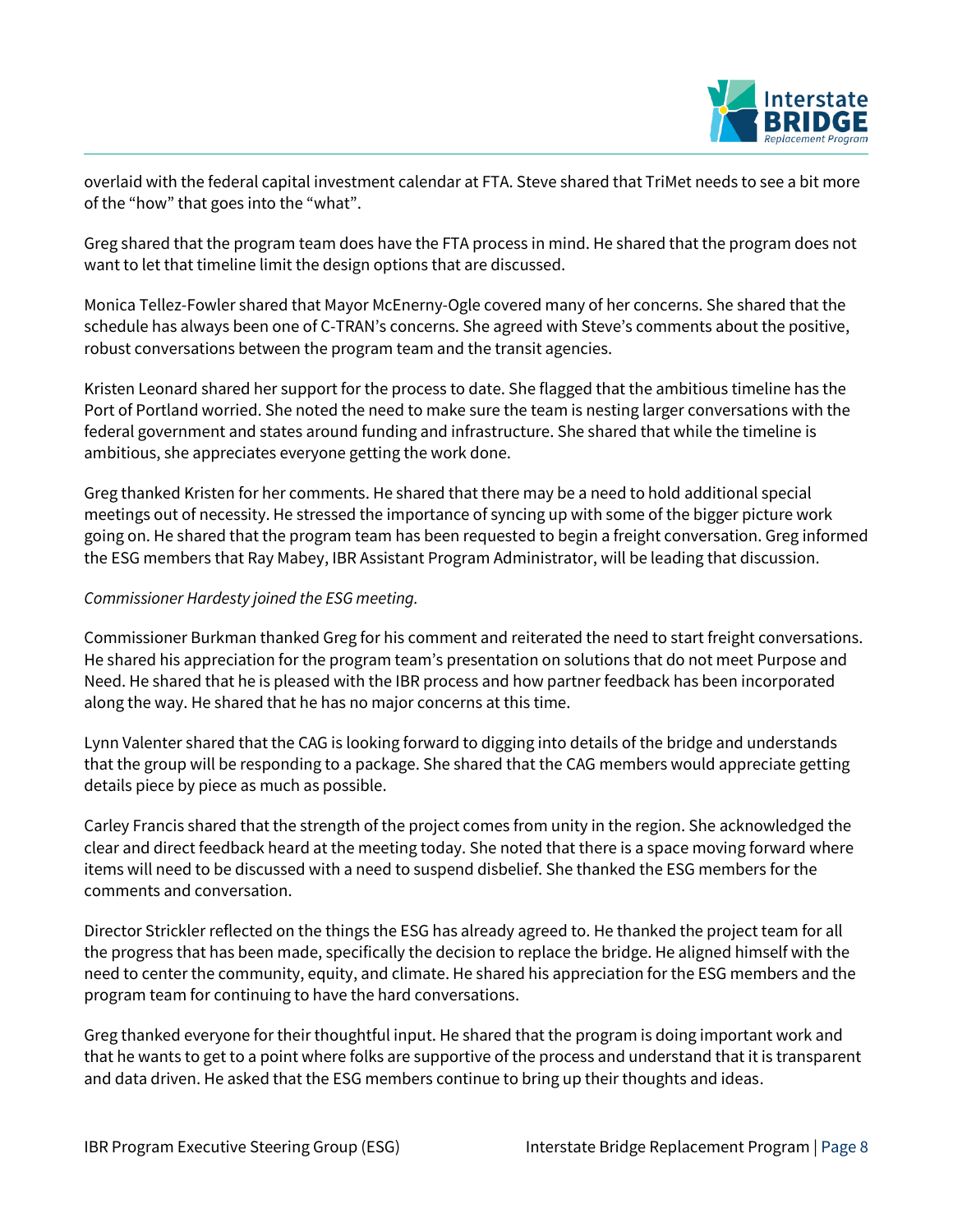

Deb shared that the program team is working to make the outcome something that people are proud of.

Commissioner Hardesty thanked Chris Warner for standing in and shared that she looks forward to reading the meeting notes.

## Opportunity for Public Input

Deb Nudelman opened the floor to public comment. Three people shared comments.

- David Rowe shared that the program should study regional rail. They shared that the solution to climate change is to add electric regional passenger trains to existing rail corridors from Ridgefield to Camas. They noted the emissions reduction of rail transit. They shared that there are international examples of rail transportation and that adding to existing railways is less costly than expanding the freeway or adding light rail. They informed the ESG members that the Burlington Northern Santa Fe and Union Pacific might be open to these solutions.
- Bob Ortblad shared that he is a Washington resident and a civil engineer. They shared that the bridge replacement will be the steepest and most dangerous bridge in the country. They shared that the IBR team has made a serious error in their evaluation of the Immersed Tube Tunnel Option and called for an independent peer review of the design option.
- Sarah Iannarone introduced themselves as the Executive Director of the Street Trust and thanked the committee and program team for their time. They shared that they submitted a memo to the IBR program and that they would like to know where the funding for the bridge will come from and what the program is building for. They shared the need to move along the congestion pricing conversation as well as performance metrics. They noted that the program should be thinking about VMT and GHG reduction as well as air quality in designs. They stated that it will be important to think about rail and the need to listen to what is happening in Washington DC regarding funding. They added that modeling should account for the future we want to realize as opposed to the present moment.

## Confirm Upcoming Meeting Topics, Next Steps, and Summary

Deb Nudelman shared that the program did not talk about the Community Working Groups today, but that they are listed on the website and will be discussed at the next ESG meeting. She shared that the IBR team will be kicking off a community engagement effort in the fall.

She shared that the October  $21^{st}$  ESG meeting will include seeking alignment and an Agreement in Principle (AIP) on desired outcomes, screening criteria, and the screening process, and progress on developing design options.

Greg Johnson thanked the ESG members for their input and participation. He shared that the program is getting national attention for its equity team and that they will be making presentations for FHWA on the nexus of equity and climate. Greg shared that he and Johnell Bell, IBR Principal Equity Officer, will be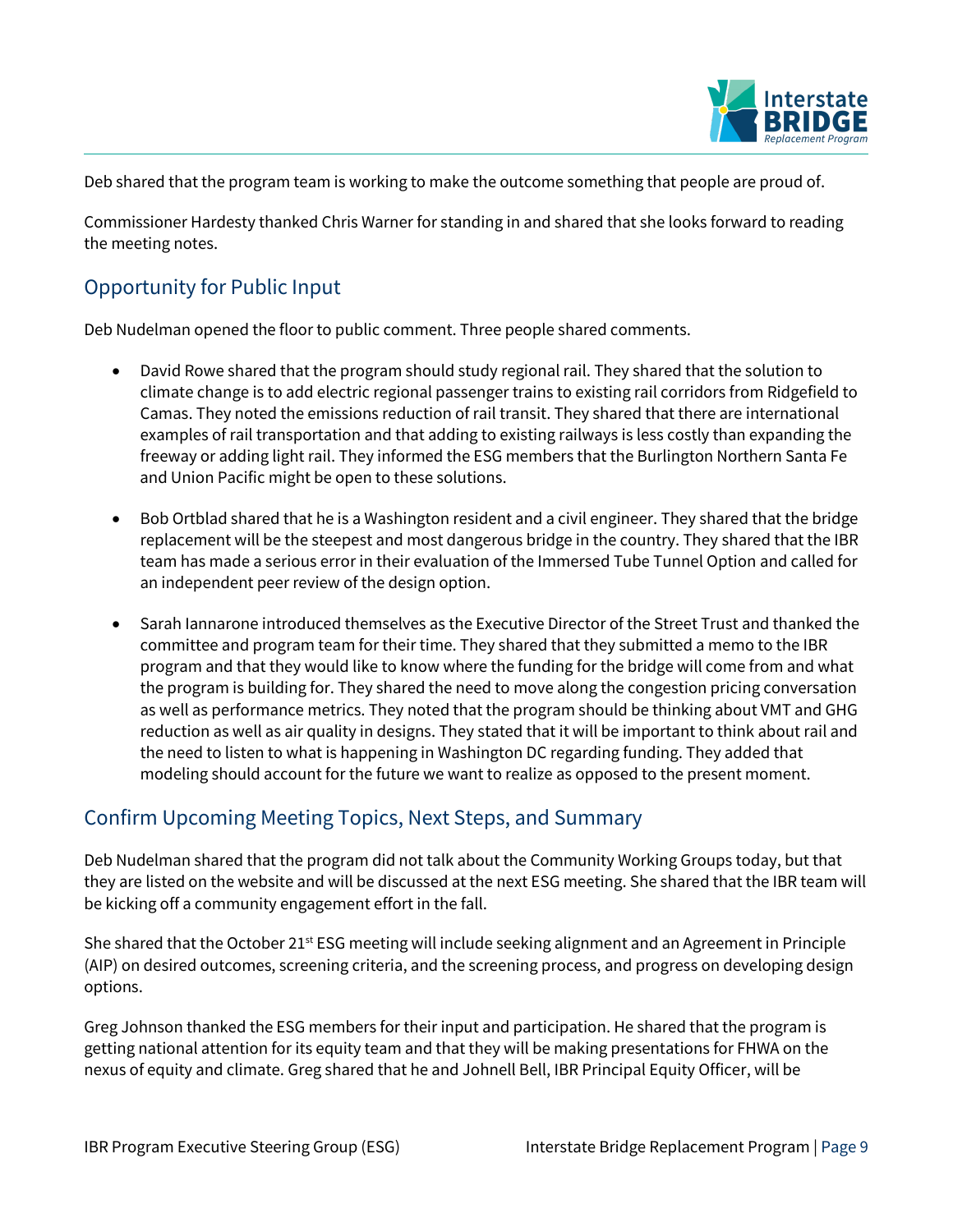

speaking at a national small business and DBE seminar on efforts to engage the community in an equitybased mega project.

Deb Nudelman thanked the ESG members and attendees, and the meeting was adjourned.

## Executive Steering Group Members in Attendance

| Name and Title                                                              | Organization                                                  |
|-----------------------------------------------------------------------------|---------------------------------------------------------------|
| Director Kris Strickler                                                     | Oregon Department of Transportation (ODOT)                    |
| Southwest Washington Regional Administrator<br>Carley Francis (alternate)   | Washington State Department of Transportation<br>(WSDOT)      |
| Director Chris Warner (alternate)                                           | City of Portland                                              |
| Mayor Anne McEnerny-Ogle                                                    | City of Vancouver                                             |
| <b>Board Chair Scott Hughes</b>                                             | Southwest Washington Regional Transportation<br>Council (RTC) |
| Council President Lynn Peterson                                             | Metro                                                         |
| Director of Capital Improvements and<br>Construction Steve Witter (interim) | <b>TriMet</b>                                                 |
| Chief Public Affairs Officer Kristen Leonard                                | Port of Portland                                              |
| Commissioner Jack Burkman                                                   | Port of Vancouver                                             |
| Lynn Valenter                                                               | Community Advisory Group Co-Chair                             |
| Ed Washington                                                               | Community Advisory Group Co-Chair                             |

## IBR Program Staff in Attendance

| Name                                | Organization            |
|-------------------------------------|-------------------------|
| Greg Johnson, Program Administrator | <b>IBR</b> program team |